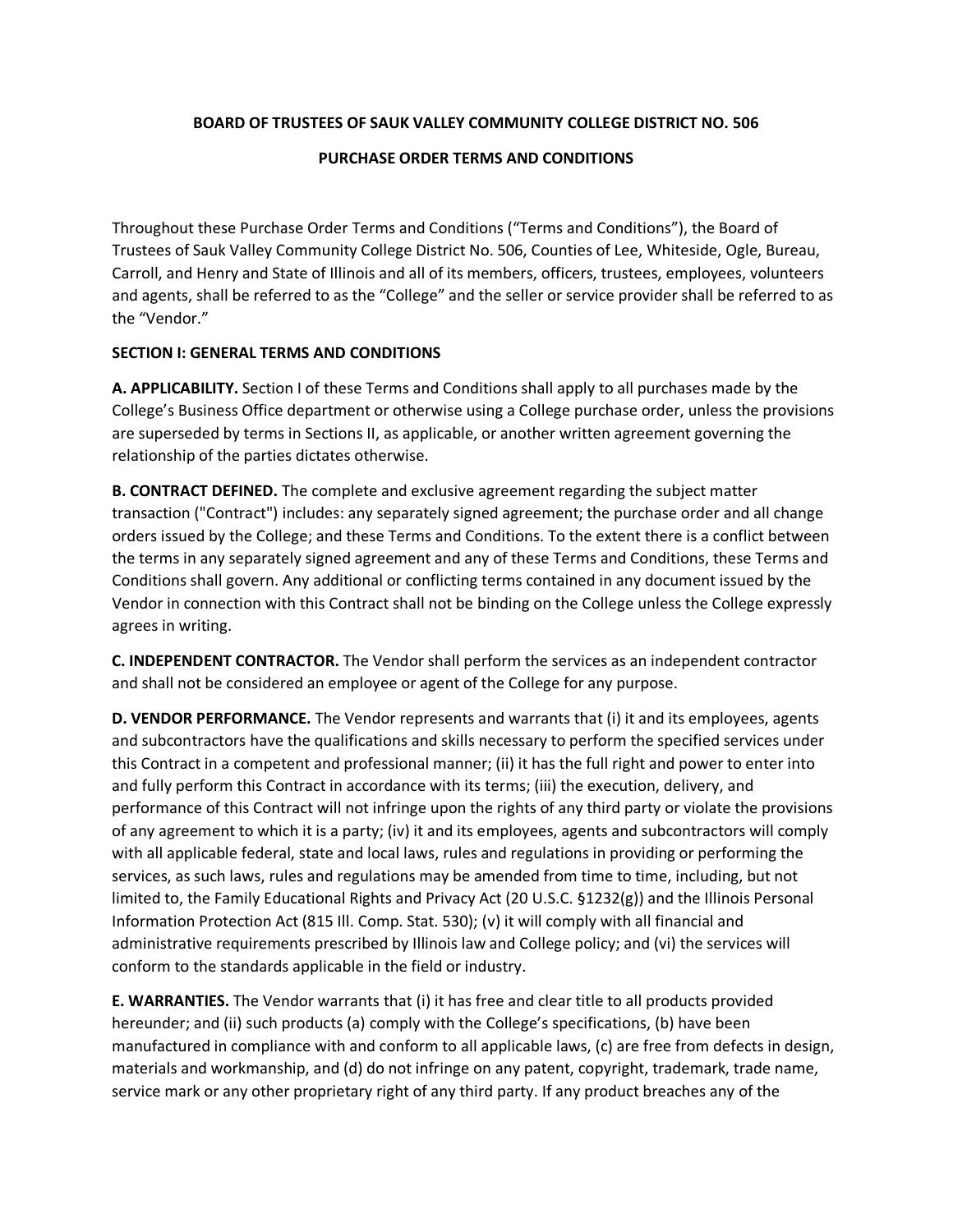warranties in this Section, the Vendor shall promptly replace such product with a substitute product that conforms to the requirements set forth in this Contract and the College's specifications at no additional cost to College, delivered to the same destination as the original shipment. In the event that the Vendor is unable to replace the product as required in this Section within a commercially reasonable time, the College shall be entitled to recover its damages, including the reasonable cost of purchasing substitute product. The College's rights and remedies set forth herein shall be cumulative and in addition to all other rights and remedies available to the College in law or equity.

**F. INSPECTION AND ACCEPTANCE.** The College shall have five (5) business days to accept or reject the services and/or deliverables in writing. No deemed acceptance will apply. The College may reject the services and/or deliverables at its sole discretion. If rejected, the College will provide written comments as to requested changes and the applicable services and/or deliverables will be re-performed by the Vendor within a time period to be determined by the College. If the services and/or deliverables are subsequently rejected by the College, the College may, at its sole discretion, require re-performance by the Vendor, or may utilize an alternate service provider to complete the services and/or deliverables, and will be reimbursed for such costs by the Vendor.

**G. COMPENSATION AND EXPENSES.** Total fees and expenses under the Contract shall not exceed the College's prior written approval and the amount of its purchase order or change order covering such payments. In order to be paid, the Vendor shall send invoices to: Sauk Valley Community College, Attn: Accounts Payable, Dixon, Illinois 61021 via email (invoices@svcc.edu) or fax (815.288.2038), and submit invoices in accordance with any instructions provided by the College, including any instructions set forth on College's purchase order. Each invoice must contain the vendor name and remittance address, approved PO#, order date, shipping date, payment terms, unique invoice #, itemized list of items, corresponding cost by UOM, total cost in U.S. dollars and any freight/shipping charges to be considered a proper invoice. The College shall make payment to the Vendor within thirty (30) days of approval of proper invoice that includes the information necessary for processing the payment as specified by the College. Payment for all or part of the services, products or deliverables shall not constitute acceptance. Interest on late payment(s) shall be paid in accordance with the Local Government Prompt Payment Act (50 ILCS 505/). If applicable, any actual travel costs and expenses (i.e., without mark-up), must be preapproved in writing by the College. The Vendor shall provide the College with appropriate and complete documentation (e.g., receipts, invoices marked "Paid in Full") upon the College's request in connection with any expense reimbursement sought by the Vendor in connection with this Contract. The College has the right to audit all invoices presented.

**H. TAXES.** The College is generally exempt from the payment of taxes and shall not be obligated to pay any taxes from which it is exempt.

**I. TERMINATION.** The College may terminate the Contract, or any portion of products or services thereof, by giving the Vendor written notice of the termination date. If the College does not indicate a termination date in the notice, the Contract will terminate as soon as the Vendor receives the notice. The Vendor shall immediately cease services then in effect as directed by the College. The College shall pay the Vendor on a pro rata basis for services completed up to the effective date of termination. Any amounts prepaid to the Vendor by the College for services not completed as of the effective date of termination shall be refunded to the College by the Vendor.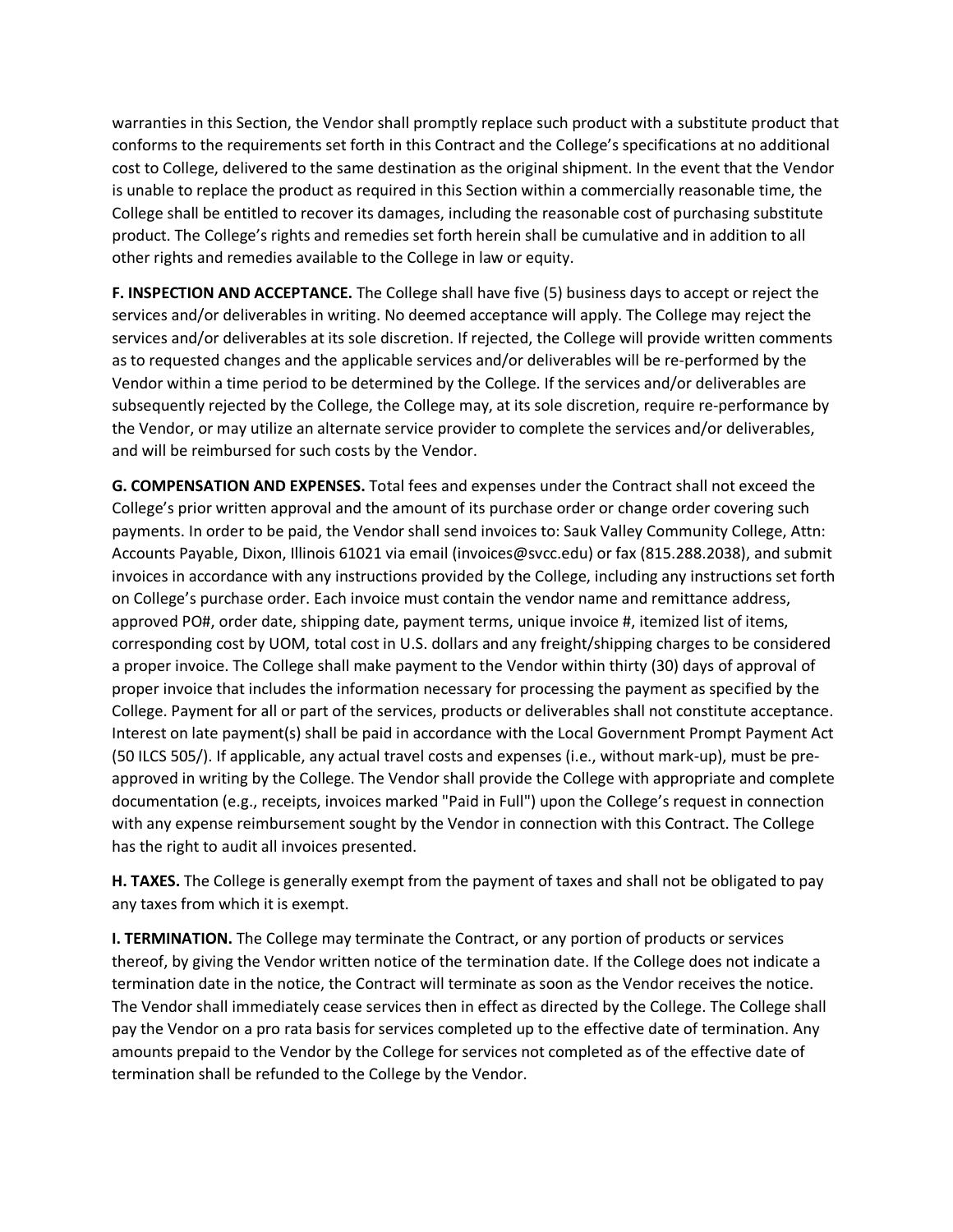**J. TITLE/RISK OF LOSS.** Title to supplies and risk of loss shall pass to the College upon delivery at final destination and acceptance by the College; all shipments must be fully insured by the Vendor unless otherwise stated; and the Vendor shall bear freight costs unless otherwise stated.

**K. INTELLECTUAL PROPERTY.** The Vendor agrees that immediately upon creation, the College owns all right, title and interest in and to the reports, designs, plans, specifications, drawings, inventions, processes, and other information, work product, deliverables or items produced by the Vendor, its employees, agents or subcontractors while performing services under the Contract (collectively, "Work Product") as "works made for hire" (as defined in the U.S. Copyright Act of 1976, as amended, and for purposes of all other copyright laws throughout the world), and any and all related copyrights, patents, trademarks and other intellectual property rights (collectively, "Proprietary Rights") in such Work Product. If, for any reason, any of the Work Product is not found to have been created as works madefor-hire, the Vendor hereby assigns immediately upon creation to the College Vendor's entire right, title and interest in all Work Product and all Proprietary Rights in Work Product. The Vendor shall execute any documents in connection with such assignment that the College may reasonably request. The Vendor shall enter into agreements with its employees, agents and subcontractors as necessary to establish the College's sole ownership in Work Product and Proprietary Rights, and upon request, the Vendor shall provide the College with copies of such agreements.

**L. OTHER COLLEGE PROPERTY.** All information, data and materials, including but not limited to, any written, printed, graphic, or electronically or magnetically recorded information furnished by the College for the Vendor's use are the sole property of the College.

**M. CONFIDENTIALITY.** The Vendor shall maintain all of the College's proprietary and/or confidential information in confidence, and shall not disclose it, by any means, to any person, unless disclosure is required in the performance of services under the Contract. Proprietary and/or confidential information includes information that is marked or otherwise identified as proprietary or confidential at the time of disclosure, or that by its nature would be understood by a reasonable person to be proprietary or confidential. In such case, such disclosure shall only be with the College's prior written approval and only to the extent necessary to perform services under the Contract. This prohibition also applies to the Vendor's employees, agents and subcontractors and the Vendor shall ensure and be responsible for compliance with this provision by its employees, agents and subcontractors. On termination of the Contract, the Vendor will return any proprietary and/or confidential information in its possession (including all confidential information in the possession of its employees, agents and subcontractors) to the College.

**N. ASSIGNMENT.** Neither the Contract nor any duties or obligations therein may be assigned by the Vendor without the prior written consent of the College.

**O. INDEMNIFICATION.** The Vendor agrees to indemnify, defend and hold the College free and harmless from all claims, demands, losses, costs, expenses, judgments, obligations, liabilities, damages, recoveries and deficiencies, including interest, penalties, attorneys' fees and costs, however caused, resulting from, arising out of or in any way connected with the Vendor's, its employees', agents' or subcontractors' performance of the Contract or breach of any representation, warranty or provision contained therein.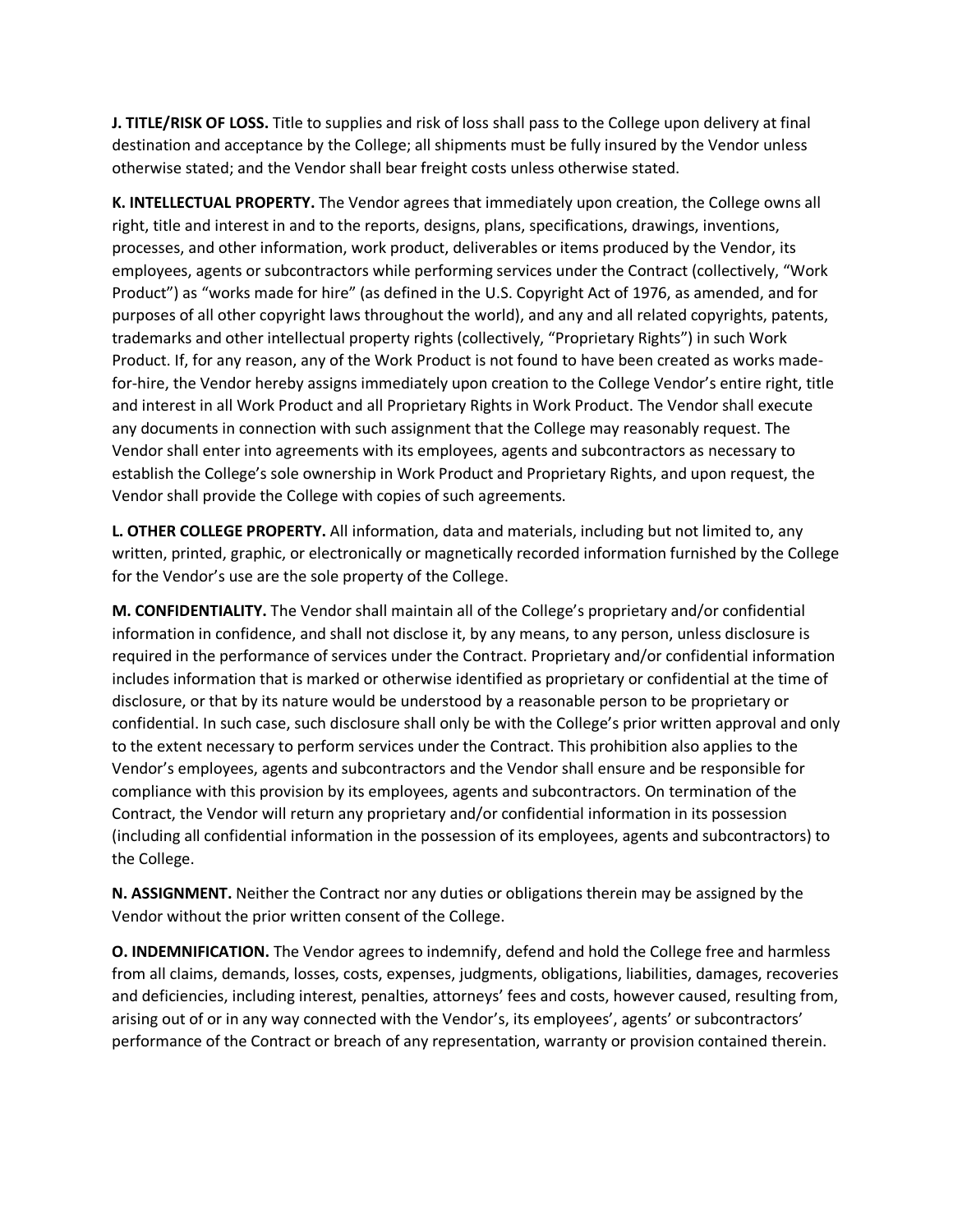**P. INSURANCE.** The Vendor, at the Vendor's sole cost and expense, will insure its activities and the activities of its employees, agents and any individuals working on behalf of the Vendor in connection with the Contract.

**Q. COLLEGE NAME AND LOGOS.** The Vendor shall not issue any press release or other public announcement relating to the Contract or the activities contemplated by the Contract or use the College's name, logos, marks or any other trade designations (including, but not limited to, on its website, in printed materials or in any other manner) or any other College intellectual property without the prior written approval of the College, which approval may be withheld for any reason.

**R. CONTRACT ENFORCEMENT.** A party does not waive any right under the Contract by failing to insist on compliance with any of the terms of the Contract or by failing to exercise any right hereunder. Any waivers granted hereunder are effective only if recorded in a writing signed by the party granting such waiver. If any provision of the Contract is held by a court of competent jurisdiction to be invalid, void or unenforceable, the remaining provisions will continue in full force and effect without being impaired or invalidated in any way.

**S. CONFLICT OF INTEREST.** The Vendor warrants that there exists no actual or potential conflict between the Vendor's family, business or financial interests and its services under the Contract. The Vendor shall notify the College in writing of any change in conditions that might create, give the appearance of or raise questions regarding a possible conflict of interest.

**T. DELIVERY OF NOTICES.** Service of all notices required or permitted under this Contract shall be sent to the postal address of Vendor and to Sauk Valley Community College, Attn: Business Office, Dixon, Illinois 61021, or to any other address which a party specifies by giving notice. Notices are effective upon receipt and the sender has the burden of proving receipt.

**U. AMENDMENTS.** No modification of the Contract is binding unless it is in writing and signed by the College and the Vendor. The Vendor agrees to waive any and all claims for payment(s) in regard to any services performed without prior receipt of an appropriate written amendment to the Contract and issuance of the College's purchase order or change order covering such payment(s).

**V. GOVERNING LAW.** This Contract shall be interpreted and construed according to the laws of the State of Illinois, without regard to its conflict of laws principles.

**W. BUSINESS ENTERPRISE PROGRAM.** The College recognizes the importance of increasing the participation of business owned by minorities, females, and persons with disabilities in public contracts. It is the policy of the College to promote the economic development of disadvantaged business enterprises by setting aspirational goals to award contracts to businesses owned by minorities, females, and persons with disabilities for certain services, to the extent provided by the Business Enterprise for Minorities, Females and Persons with Disabilities Act (the "Act") (30 ILCS 575/0.01 et seq.) and the Business Enterprise Council for Minorities, Females, and Persons with Disabilities which services to implement, monitor and enforce the goals of the Act.

## **SECTION II: ON-SITE VENDOR TERMS AND CONDITIONS**

**A. APPLICABILITY.** Section II of these Terms and Conditions shall apply to any the Vendor who conducts work or services on the College premises or who represents the College at off-campus locations. These